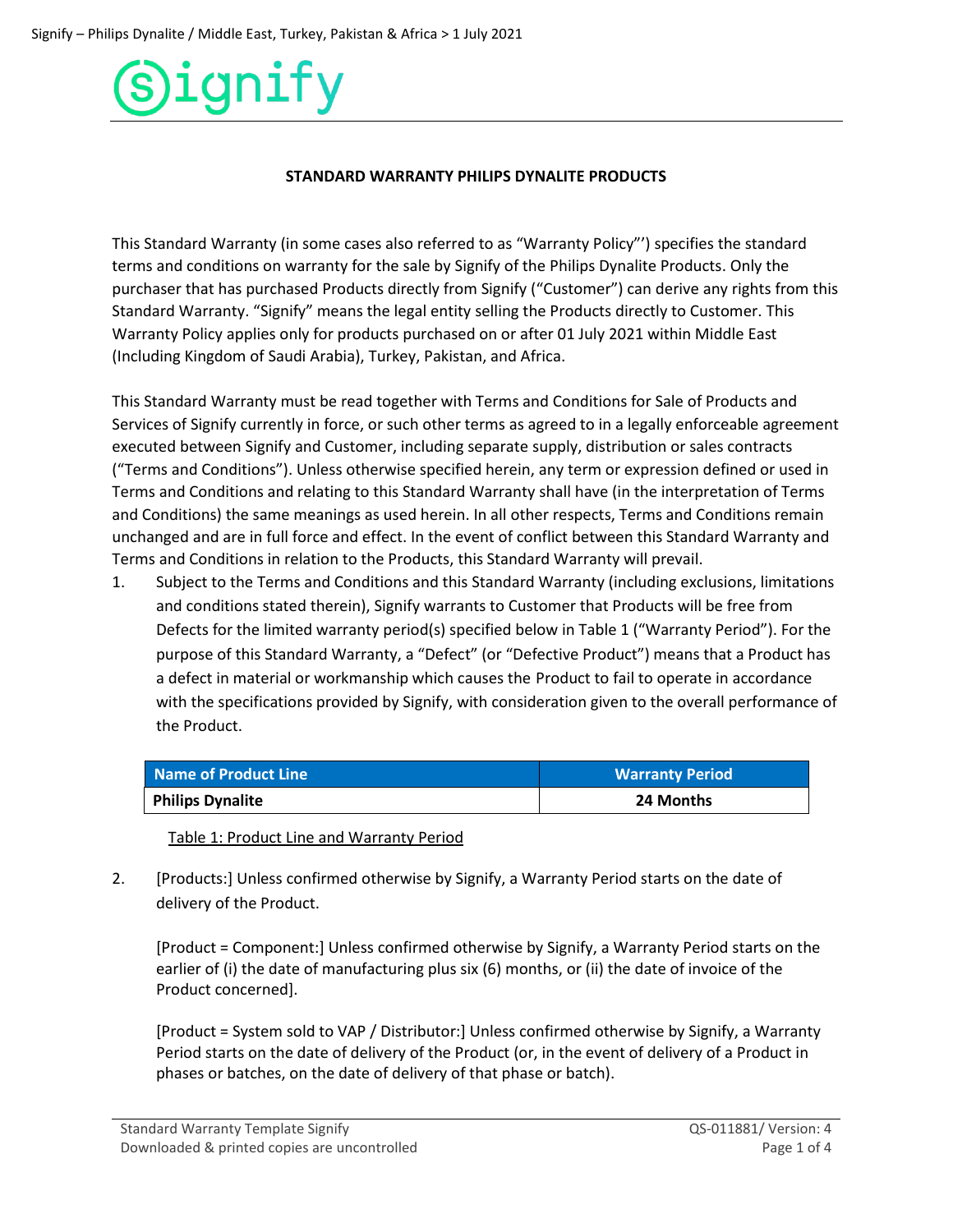[Product = System sold by Signify to End-User directly:] Unless confirmed otherwise by Signify, a Warranty Period starts on the date of hand-over of the Product to Customer (or, in the event of delivery of a Products in phases or batches, on the date of hand-over of that phase or batch).

- 3. Signify will have no obligations under this Standard Warranty if Customer is in breach of Customer's payment obligations under Terms and Conditions.
- 4. In order to be entitled to make a valid claim under warranty, Customer shall promptly notify Signify in writing of any alleged Defective Product prior to expiration of the Warranty Period for such Product. Further, the obligations of Signify under this Standard Warranty are subject to the following conditions:
	- 4.1. Customer shall keep proof of purchase for the Product available for inspection;
	- 4.2. Customer shall make claims under this Standard Warranty to Signify promptly and not later than thirty (30) days after discovery, and make available to Signify (or representatives) adequate records of operating history for the Product, at minimum the following information:
		- 4.2.1. name and/or type number of the Product;
		- 4.2.2. details of the (alleged) Defect, including the number and percentage of failures, and date-code of failure, as applicable;
		- 4.2.3. the invoice date and, if performed by Signify, the installation date of the Product; and 4.2.4. details of application, location, actual burning hours and number of switching cycles.
	- 4.3. Customer shall give a Signify representative on-site access to the Product for which Customer invokes this Standard Warranty, and, on request, send any alleged Defective Product to Signify for analysis.
	- 4.4. Customer shall obtain consent from Signify on the specifications of any tests it plans to conduct to determine whether a Defect exists.
	- 4.5. Any lawsuit relative to any claims under warranty must be filed within one (1) year of the date of the notification of the claim.
- 5. The obligations of Signify under warranty will be limited, at the option of Signify, to within a reasonable time, either repair or provide a replacement product for the Defective Product, or to an appropriate credit for the purchase price thereof. Repairs, replacements or remedies will not extend or renew the applicable Warranty Period. Signify is entitled at its option to replace the Defective Product(s) covered by warranty with a product that has minor deviations in design and/or specifications which do not affect the functionality of the Product. Signify may charge Customer for the reasonable costs incurred by Signify in relation to an alleged Defect or returned Product(s) that are found not to be a Defect, including for reasonable freight, testing and handling costs.
- 6. (De)mounting, (de)installation, removal and replacement of Products, structures or other parts of Customer's facility, decontamination, and re-installation of (Defect) Products are not covered by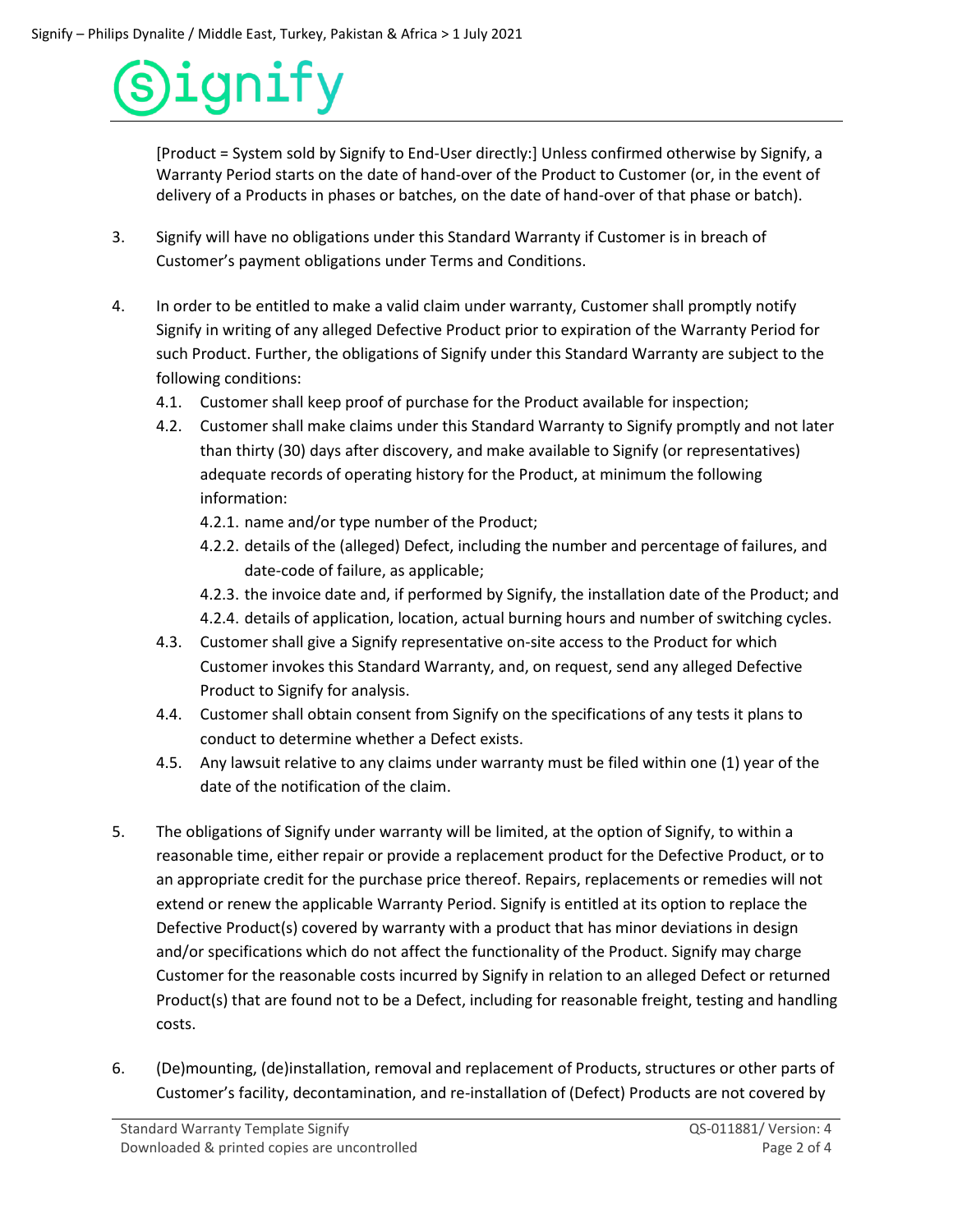the warranty provided hereunder. Customer will be responsible and shall bear the costs for these activities, including costs of access for remedial warranty efforts by Signify.

- 7. Unless otherwise agreed by Signify and Customer in writing, the obligations under warranty by Signify only apply to the Products listed under section 1. Signify does not provide any warranty for any other products, including third party products and products not marked with the PHILIPS trademark or with other trademarks owned by Signify. In respect of software, Signify does not provide any warranty for any software that is not embedded in or delivered with any Products by Signify, even if Signify refers to third party software in its Documentation. The Warranty Period for customized or non-standard Products is one (1) year. Signify does not provide any warranty related to any Defect arising from designs, instructions or specifications supplied by Customer to Signify.
- 8. Signify will have no obligations under this Standard Warranty if the alleged Defect is found to have occurred as a result of any of the following:
	- 8.1. Any Force Majeure events. "Force Majeure" means any circumstances or occurrences beyond the reasonable control of Signify, whether or not foreseeable at the time of concluding the agreement for the sale of the Products, as a result of which Signify cannot reasonably perform or execute its obligations, including, without limitation, acts of God, natural catastrophes including earthquake, lightning, hurricane, typhoon, flooding or volcanic activities or extreme weather conditions, strikes, lock-outs, war, terrorism, political situation, civil unrest, riots, sabotage, vandalism, industry-wide shortages, breakdown of plant or machinery, fault or loss of electricity supply, cyber attacks and hacking or nonperformance by suppliers of Signify or by other third parties on which services rely (including connectivity and communication services);
	- 8.2. Electrical supply conditions, including supply spikes, over-voltage/under-voltage and ripple current control systems that are beyond the specified limits of the Products and those set or defined by relevant supply standards for the Product;
	- 8.3. Improper wiring, installation, change of settings or maintenance of Products or any other electrical components such as drivers not performed by (or for) Signify;
	- 8.4. Failure to adhere to installation, operating (such as specific tolerance on flux and system power), application, maintenance, or environmental instructions or guidelines prescribed by Signify or any other document accompanying the Products, or applicable safety, industry and/or electrical standards or codes;
	- 8.5. Failure to use the Products for the purposes for which these have been designed;
	- 8.6. Being subject to corrosive environments, excessive wear and tear, neglect, carelessness, accident, abuse, misuse, improper or abnormal use of the Products;
	- 8.7. Any attempt at repair, alteration or modification not authorized by Signify in writing;
	- 8.8. Usage of LED products not taking the application instructions concerning potential pollution (e.g. VOC and H2S as specified in the product design-in guide) or cleaning into account.